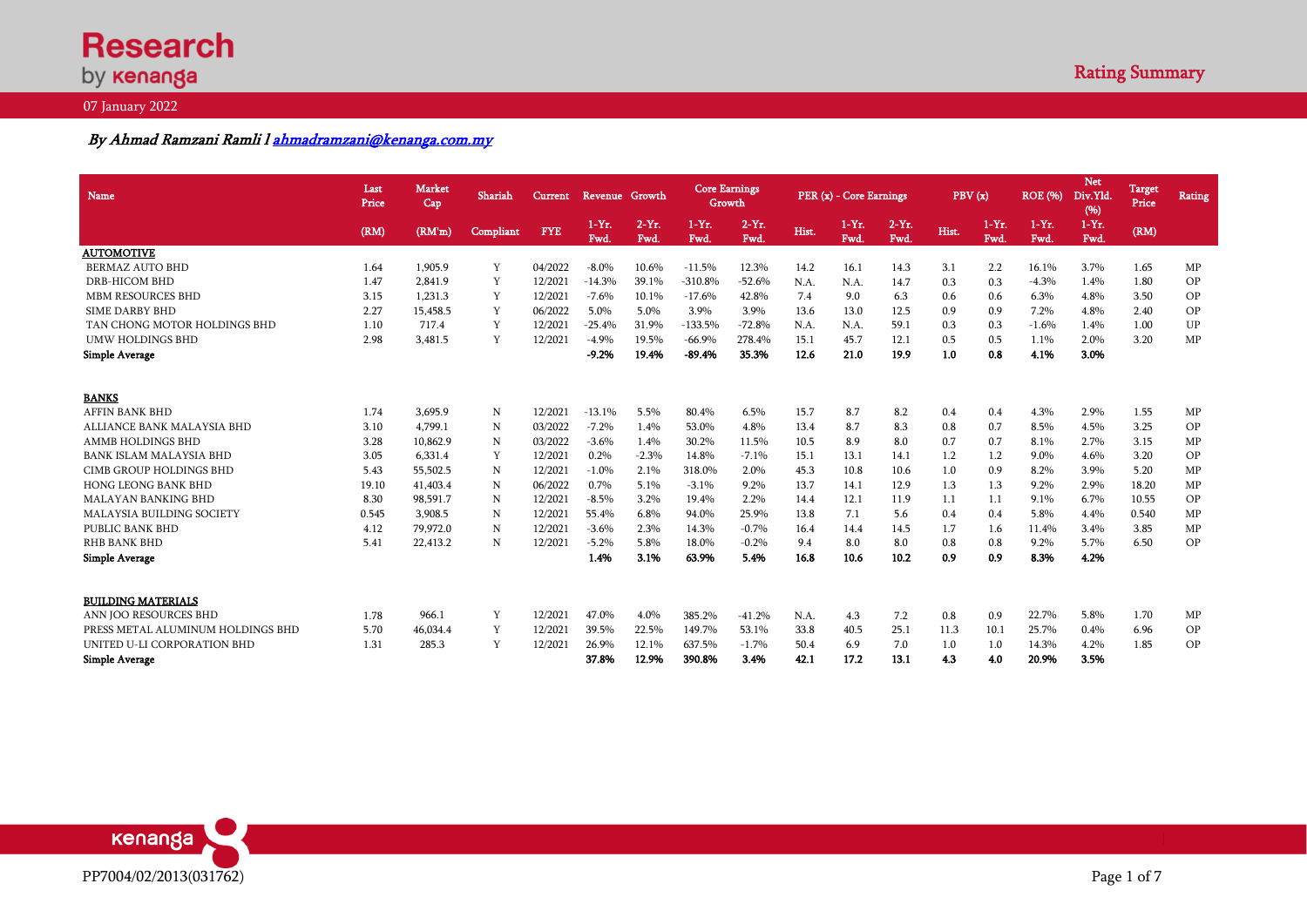| <b>Name</b>                            | Last<br>Price | Market<br>Cap | Shariah   | <b>Current</b> | Revenue Growth |                  | <b>Core Earnings</b><br>Growth |                  |       | PER (x) - Core Earnings |                 | PBV(x) |                 | <b>ROE</b> (%)   | Net<br>Div.Yld<br>(%) | Target<br>Price | <b>Rating</b> |
|----------------------------------------|---------------|---------------|-----------|----------------|----------------|------------------|--------------------------------|------------------|-------|-------------------------|-----------------|--------|-----------------|------------------|-----------------------|-----------------|---------------|
|                                        | (RM)          | (RM'm)        | Compliant | <b>FYE</b>     | $1-Yr.$<br>Fwd | $2-Yr$ .<br>Fwd. | $1-Yr$ .<br>Fwd.               | $2-Yr$ .<br>Fwd. | Hist. | $1-Yr$ .<br>Fwd.        | $2-Yr.$<br>Fwd. | Hist.  | $1-Yr.$<br>Fwd. | $1-Yr$ .<br>Fwd. | $1-Yr.$<br>Fwd.       | (RM)            |               |
| CONSTRUCTION                           |               |               |           |                |                |                  |                                |                  |       |                         |                 |        |                 |                  |                       |                 |               |
| <b>GAMUDA BHD</b>                      | 2.92          | 7,339.5       | Y         | 07/2022        | 32.4%          | $-6.8%$          | 0.2%                           | $-8.0\%$         | 12.2  | 12.2                    | 13.2            | 0.9    | 0.8             | 6.8%             | 2.1%                  | 2.80            | MP            |
| <b>HOCK SENG LEE BHD</b>               | 1.33          | 730.9         | Y         | 12/2021        | 14.3%          | 21.0%            | 25.3%                          | 32.2%            | 22.9  | 18.2                    | 13.9            | 0.9    | 0.9             | 4.8%             | 1.1%                  | 0.950           | MP            |
| <b>IJM CORP BHD</b>                    | 1.50          | 5,337.6       | Y         | 03/2022        | $-17.1%$       | 9.0%             | $-49.6%$                       | 62.7%            | 14.9  | 29.5                    | 18.2            | 0.6    | 0.5             | 9.9%             | 14.0%                 | 1.90            | OP            |
| KERJAYA PROSPEK GROUP BHD              | 1.25          | 1,546.3       | Y         | 12/2021        | 13.3%          | 51.1%            | 4.9%                           | 68.0%            | 17.1  | 16.4                    | 9.8             | 1.6    | 1.4             | 9.1%             | 2.2%                  | 1.50            | OP            |
| <b>KIMLUN CORP BHD</b>                 | 0.805         | 284.5         | Y         | 12/2021        | $-5.1%$        | 59.0%            | $-4.6%$                        | 225.5%           | 18.0  | 18.8                    | 5.8             | 0.4    | 0.4             | 2.2%             | 2.1%                  | 1.25            | OP            |
| MUHIBBAH ENGINEERING (M) BHD           | 0.840         | 406.1         | Y         | 12/2021        | $-19.1%$       | 17.8%            | $-127.4%$                      | 21.2%            | N.A.  | N.A.                    | 16.8            | 0.4    | 0.3             | $-1.7%$          | 1.2%                  | 1.25            | OP            |
| SUNWAY CONSTRUCTION GROUP BHD          | 1.52          | 1,959.8       | Y         | 12/2021        | 4.3%           | 32.6%            | 5.9%                           | 45.6%            | 23.8  | 22.4                    | 15.4            | 3.1    | 2.9             | 13.3%            | 2.6%                  | 1.52            | MP            |
| <b>WCT HOLDINGS BHD</b>                | 0.525         | 744.0         | Y         | 12/2021        | 16.1%          | 41.1%            | 27.8%                          | 282.6%           | N.A.  | 31.6                    | 8.4             | 0.3    | 0.2             | 2.3%             | 0.0%                  | 0.620           | MP            |
| <b>Simple Average</b>                  |               |               |           |                | 4.9%           | 28.1%            | $-14.7%$                       | 91.2%            | 18.1  | 21.3                    | 12.7            | 1.0    | 0.9             | 5.8%             | 3.2%                  |                 |               |
|                                        |               |               |           |                |                |                  |                                |                  |       |                         |                 |        |                 |                  |                       |                 |               |
| <b>CONSUMER</b>                        |               |               |           |                |                |                  |                                |                  |       |                         |                 |        |                 |                  |                       |                 |               |
| 7-ELEVEN MALAYSIA HOLDINGS BHD         | 1.50          | 1.689.5       | N         | 12/2021        | 7.2%           | 34.2%            | $-43.8%$                       | 98.5%            | 24.8  | 44.2                    | 22.3            | 10.6   | 14.0            | 27.3%            | 3.3%                  | 1.60            | MP            |
| AEON CO. (M) BHD                       | 1.42          | 1,993.7       | Y         | 12/2021        | $-5.2%$        | 13.7%            | 17.9%                          | 109.4%           | 48.2  | 40.9                    | 19.5            | 1.2    | 1.2             | 2.9%             | 2.0%                  | 1.60            | OP            |
| AMWAY (MALAYSIA) HOLDINGS BHD          | 5.39          | 886.0         | Y         | 12/2021        | 28.1%          | $-10.0\%$        | 19.0%                          | 0.9%             | 18.9  | 15.9                    | 15.7            | 4.0    | 4.0             | 25.0%            | 6.5%                  | 6.05            | OP            |
| DUTCH LADY MILK INDUSTRIES BHD         | 33.14         | 2.121.0       | Y         | 12/2021        | 5.0%           | 1.0%             | 9.0%                           | 0.5%             | 28.9  | 26.5                    | 26.4            | 12.7   | 10.2            | 42.7%            | 1.8%                  | 40.20           | OP            |
| <b>FRASER &amp; NEAVE HOLDINGS BHD</b> | 24.50         | 8.986.1       | Y         | 09/2022        | 4.8%           | 6.4%             | 0.3%                           | 16.9%            | 22.7  | 22.7                    | 19.4            | 3.2    | 3.0             | 13.7%            | 2.6%                  | 32.45           | OP            |
| MR D.I.Y.                              | 3.70          | 23,237.7      | Y         | 12/2021        | 27.4%          | 37.6%            | 33.9%                          | 56.6%            | 68.9  | 51.4                    | 32.9            | 26.5   | 19.9            | 44.2%            | 0.8%                  | 4.10            | OP            |
| <b>MYNEWS HOLDINGS BHD</b>             | 0.850         | 579.8         | N         | 10/2022        | 61.2%          | 13.1%            | $-146.2%$                      | $-11.1%$         | N.A.  | 29.1                    | 32.8            | 2.3    | 2.2             | 7.8%             | 1.2%                  | 1.00            | OP            |
| NESTLE (MALAYSIA) BHD                  | 132.60        | 31,094.7      | Y         | 12/2021        | 1.9%           | 2.2%             | 18.2%                          | $-10.0\%$        | 56.3  | 47.6                    | 52.9            | 55.8   | 48.0            | 108.5%           | 1.8%                  | 138.90          | MP            |
| PADINI HOLDINGS BHD                    | 3.00          | 1.973.7       | Y         | 06/2022        | 23.3%          | 32.2%            | 75.4%                          | 48.3%            | 36.6  | 20.8                    | 14.1            | 2.5    | 2.4             | 11.6%            | 3.0%                  | 3.20            | OP            |
| POWER ROOT BHD                         | 1.35          | 552.7         | Y         | 03/2022        | 8.9%           | 7.4%             | $-36.2%$                       | 74.0%            | 20.3  | 31.8                    | 18.3            | 2.1    | 2.0             | 6.4%             | 2.9%                  | 1.35            | MP            |
| <b>QL RESOURCES BHD</b>                | 5.05          | 12,290.0      | Y         | 03/2022        | 12.2%          | 11.8%            | $-18.2%$                       | 31.0%            | 39.5  | 48.3                    | 36.8            | 4.8    | 4.6             | 10.2%            | 1.2%                  | 6.00            | OP            |
| <b>Simple Average</b>                  |               |               |           |                | 15.9%          | 13.6%            | $-6.4%$                        | 37.7%            | 36.5  | 34.5                    | 26.5            | 11.4   | 10.1            | 27.3%            | 2.5%                  |                 |               |
|                                        |               |               |           |                |                |                  |                                |                  |       |                         |                 |        |                 |                  |                       |                 |               |
| <b>GAMING</b>                          |               |               |           |                |                |                  |                                |                  |       |                         |                 |        |                 |                  |                       |                 |               |
| BERJAYA SPORTS TOTO BHD                | 1.92          | 2,576.4       | N         | 06/2022        | 2.6%           | 19.2%            | 2.4%                           | 40.3%            | 14.2  | 13.9                    | 9.9             | 3.2    | 3.1             | 22.6%            | 5.7%                  | 2.23            | OP            |
| <b>GENTING BHD</b>                     | 4.70          | 18,097.7      | N         | 12/2021        | 8.0%           | 83.0%            | $-111.1\%$                     | 6737.5%          | 84.7  | N.A.                    | 11.2            | 0.5    | 0.5             | $-0.1%$          | 159.6%                | 6.38            | OP            |
| <b>GENTING MALAYSIA BHD</b>            | 2.89          | 16,337.7      | N         | 12/2021        | 6.3%           | 101.8%           | $-180.8%$                      | $-24.8%$         | N.A.  | N.A.                    | 19.8            | 1.2    | 1.3             | $-8.1%$          | 2.1%                  | 3.41            | OP            |
| <b>MAGNUM BHD</b>                      | 1.94          | 2,788.1       | N         | 12/2021        | $-25.6%$       | 77.4%            | $-82.0%$                       | 909.6%           | 27.3  | 151.9                   | 15.0            | 1.2    | 1.2             | 0.8%             | 0.5%                  | 1.96            | MP            |
| <b>Simple Average</b>                  |               |               |           |                | $-2.2%$        | 70.4%            | $-92.9%$                       | 1915.7%          | 42.1  | 82.9                    | 14.0            | 1.5    | 1.5             | 3.8%             | 42.0%                 |                 |               |

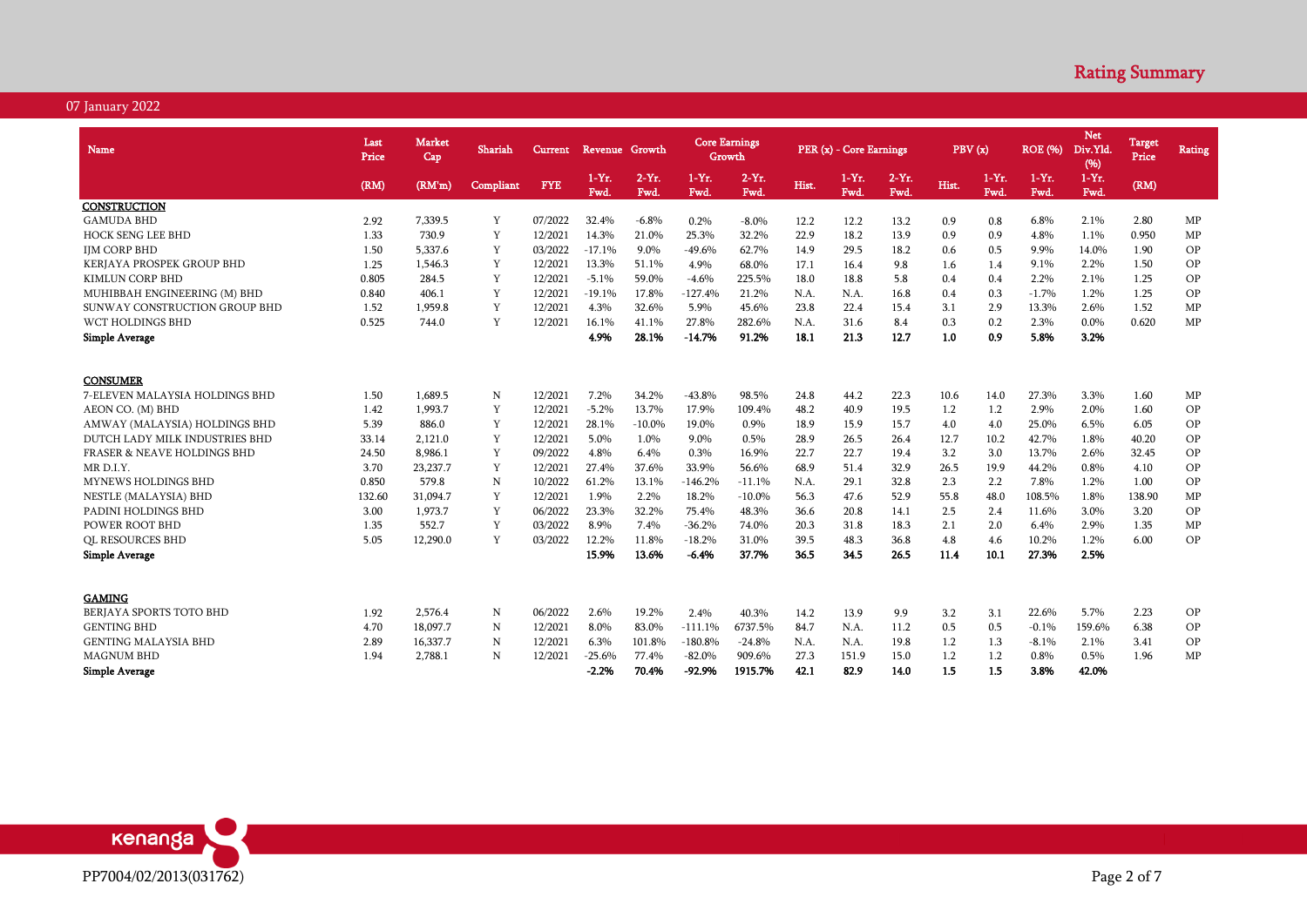| <b>Name</b>                            | Last<br>Price | <b>Market</b><br>Cap | Shariah   | Current    | Revenue Growth  |                  |                    | <b>Core Earnings</b><br>Growth |       | PER (x) - Core Earnings |                  | PBV(x) |                  | <b>ROE</b> (%)  | <b>Net</b><br>Div.Yld<br>(96) | <b>Target</b><br>Price | <b>Rating</b> |
|----------------------------------------|---------------|----------------------|-----------|------------|-----------------|------------------|--------------------|--------------------------------|-------|-------------------------|------------------|--------|------------------|-----------------|-------------------------------|------------------------|---------------|
|                                        | (RM)          | (RM'm)               | Compliant | <b>FYE</b> | $1-Yr.$<br>Fwd. | $2-Yr$ .<br>Fwd. | $1 - Yr$ .<br>Fwd. | $2-Yr$ .<br>Fwd.               | Hist. | $1-Yr.$<br>Fwd.         | $2-Yr$ .<br>Fwd. | Hist.  | $1-Yr$ .<br>Fwd. | $1-Yr.$<br>Fwd. | $1-Yr.$<br>Fwd.               | (RM)                   |               |
| <b>HEALTHCARE</b>                      |               |                      |           |            |                 |                  |                    |                                |       |                         |                  |        |                  |                 |                               |                        |               |
| <b>IHH HEALTHCARE BHD</b>              | 6.76          | 59,465.7             | Y         | 12/2021    | 15.2%           | 8.3%             | 96.0%              | $-3.1%$                        | 82.9  | 42.3                    | 43.7             | 2.7    | 2.6              | 6.3%            | 0.6%                          | 6.65                   | MP            |
| KPJ HEALTHCARE BHD                     | 1.04          | 4,499.9              | Y         | 12/2021    | 7.7%            | 8.5%             | $-34.7%$           | 76.8%                          | 33.3  | 51.1                    | 28.9             | 2.0    | 2.0              | 3.9%            | 1.4%                          | 1.01                   | MP            |
| PHARMANIAGA BHD                        | 0.755         | 989.0                | Y         | 12/2021    | 102.4%          | $-25.1%$         | 294.2%             | $-31.4%$                       | 35.9  | 9.1                     | 13.3             | 2.9    | 2.6              | 30.2%           | 6.6%                          | 0.740                  | MP            |
| <b>Simple Average</b>                  |               |                      |           |            | 41.8%           | $-2.8%$          | 118.5%             | 14.1%                          | 50.7  | 34.2                    | 28.6             | 2.5    | 2.4              | 13.4%           | 2.9%                          |                        |               |
| <b>MEDIA</b>                           |               |                      |           |            |                 |                  |                    |                                |       |                         |                  |        |                  |                 |                               |                        |               |
| ASTRO MALAYSIA HOLDINGS BHD            | 0.975         | 5,084.1              | N         | 01/2022    | 1.6%            | 9.7%             | $-7.7%$            | 10.7%                          | 9.5   | 10.3                    | 9.3              | 4.4    | 4.1              | 41.1%           | 7.7%                          | 1.07                   | OP            |
| MEDIA CHINESE INTERNATIONAL            | 0.170         | 286.8                | Y         | 03/2022    | 2.5%            | 14.1%            | 92.3%              | 300.0%                         | N.A.  | N.A.                    | 130.4            | 0.4    | 0.4              | $-0.2%$         | 2.4%                          | 0.175                  | MP            |
| <b>MEDIA PRIMA BHD</b>                 | 0.430         | 477.0                | ${\bf N}$ | 12/2021    | 26.7%           | 10.3%            | 861.7%             | 45.3%                          | N.A.  | 13.3                    | 9.2              | 0.8    | 0.8              | 6.1%            | 0.0%                          | 0.560                  | <b>OP</b>     |
| STAR MEDIA GROUP BHD                   | 0.315         | 228.3                | Y         | 12/2021    | 3.3%            | 5.2%             | 51.5%              | 83.7%                          | N.A.  | N.A.                    | N.A.             | 0.3    | 0.3              | $-3.7%$         | $0.0\%$                       | 0.285                  | UP            |
| <b>Simple Average</b>                  |               |                      |           |            | 8.5%            | 9.8%             | 249.5%             | 109.9%                         | 9.5   | 11.8                    | 49.6             | 1.5    | 1.4              | 10.8%           | 2.5%                          |                        |               |
|                                        |               |                      |           |            |                 |                  |                    |                                |       |                         |                  |        |                  |                 |                               |                        |               |
| <b>NON-BANK FINANCIALS</b>             |               |                      |           |            |                 |                  |                    |                                |       |                         |                  |        |                  |                 |                               |                        |               |
| AEON CREDIT SERVICE M BHD              | 14.86         | 3,793.9              | N         | 02/2022    | 3.6%            | 5.5%             | 85.6%              | $-3.5%$                        | 17.0  | 9.1                     | 9.5              | 2.2    | 2.0              | 23.1%           | 2.7%                          | 16.60                  | OP            |
| <b>BURSA MALAYSIA BHD</b>              | 6.39          | 5.171.4              | Y         | 12/2021    | $-1.7%$         | $-6.0\%$         | $-1.3%$            | $-17.5%$                       | 13.6  | 13.8                    | 16.8             | 5.7    | 5.5              | 40.7%           | 6.6%                          | 7.60                   | MP            |
| <b>CTOS DIGITAL BHD</b>                | 1.92          | 4,224.0              | Y         | 12/2021    | 16.1%           | 16.9%            | 63.3%              | 32.3%                          | 114.4 | 70.1                    | 53.0             | 38.4   | 13.7             | 29.8%           | 0.9%                          | 2.00                   | OP            |
| LPI CAPITAL BHD                        | 14.10         | 5,617.2              | ${\bf N}$ | 12/2021    | 2.9%            | 4.0%             | 2.4%               | 2.9%                           | 16.7  | 16.3                    | 15.8             | 2.7    | 2.6              | 16.3%           | 5.2%                          | 14.20                  | MP            |
| SYARIKAT TAKAFUL MALAYSIA KELUARGA BHD | 3.69          | 3,083.4              | Y         | 12/2021    | 1.5%            | 5.1%             | $-3.2%$            | 9.8%                           | 8.4   | 8.7                     | 7.9              | 2.0    | 1.8              | 21.8%           | 4.9%                          | 5.85                   | OP            |
| Simple Average                         |               |                      |           |            | 4.5%            | 5.1%             | 29.3%              | 4.8%                           | 34.0  | 23.6                    | 20.6             | 10.2   | 5.1              | 26.3%           | 4.1%                          |                        |               |
| OIL & GAS                              |               |                      |           |            |                 |                  |                    |                                |       |                         |                  |        |                  |                 |                               |                        |               |
| <b>BUMI ARMADA BHD</b>                 | 0.475         | 2.805.8              | N         | 12/2021    | 4.7%            | $-0.4%$          | 35.9%              | $-13.2%$                       | 5.9   | 4.3                     | 5.0              | 0.9    | 0.7              | 18.6%           | 0.0%                          | 0.570                  | OP            |
| DAYANG ENTERPRISE HLDGS BHD            | 0.870         | 1,007.3              | Y         | 12/2021    | $-14.5%$        | 12.0%            | $-98.5%$           | 4844.4%                        | 15.1  | 1,025.9                 | 20.7             | 0.6    | 0.6              | 0.1%            | 1.7%                          | 1.00                   | MP            |
| <b>DIALOG GROUP BHD</b>                | 2.67          | 15,065.7             | Y         | 06/2022    | $-38.1%$        | 28.1%            | $-7.9%$            | 15.4%                          | 25.0  | 27.2                    | 23.6             | 3.6    | 3.3              | 12.8%           | 1.1%                          | 3.50                   | OP            |
| <b>MISC BHD</b>                        | 6.98          | 31,156.9             | Y         | 12/2021    | 7.8%            | 14.2%            | $-10.0\%$          | 1.4%                           | 14.4  | 16.0                    | 15.8             | 1.0    | 0.9              | 5.7%            | 4.7%                          | 8.05                   | OP            |
| PETRONAS CHEMICALS GROUP BHD           | 8.73          | 69,840.0             | Y         | 12/2021    | 48.1%           | $-8.1%$          | 247.1%             | $-34.4%$                       | 36.4  | 10.5                    | 16.0             | 2.3    | 2.1              | 20.7%           | 4.8%                          | 8.75                   | MP            |
| PETRONAS DAGANGAN BHD                  | 18.90         | 18,776.3             | Y         | 12/2021    | 10.2%           | 10.2%            | 91.6%              | 32.4%                          | 65.9  | 34.4                    | 26.0             | 3.3    | 3.3              | 9.7%            | 2.9%                          | 18.90                  | MP            |
| SAPURA ENERGY BHD                      | 0.050         | 799.0                | Y         | 01/2022    | $-15.1%$        | $-21.7%$         | $-920.9%$          | $-120.5%$                      | N.A.  | N.A.                    | N.A.             | 0.1    | 0.1              | $-32.3%$        | 0.0%                          | 0.040                  | UP            |
| <b>UZMA BHD</b>                        | 0.470         | 165.5                | Y         | 06/2022    | 15.2%           | 10.0%            | 4.6%               | 11.9%                          | 6.9   | 6.6                     | 5.9              | 0.3    | 0.3              | 4.9%            | 0.0%                          | 0.670                  | OP            |
| <b>VELESTO ENERGY BHD</b>              | 0.120         | 985.9                | Y         | 12/2021    | $-44.1%$        | 15.0%            | $-548.7%$          | $-139.0%$                      | N.A.  | N.A.                    | N.A.             | 0.4    | 0.5              | $-8.6%$         | 0.0%                          | 0.100                  | UP            |
| WAH SEONG CORP BHD                     | 0.655         | 507.2                | Y         | 12/2021    | $-14.8%$        | 41.7%            | $-132.8%$          | $-20.6%$                       | N.A.  | N.A.                    | 35.5             | 0.7    | 0.7              | $-2.6%$         | $0.0\%$                       | 0.630                  | UP            |
| YINSON HOLDINGS BHD                    | 5.88          | 6,262.8              | N         | 01/2022    | $-6.6%$         | $-15.5%$         | $-20.3%$           | $-18.1%$                       | 10.1  | 12.7                    | 15.4             | 3.5    | 2.8              | 24.7%           | 1.0%                          | 7.35                   | <b>OP</b>     |
| <b>Simple Average</b>                  |               |                      |           |            | $-4.3%$         | 7.8%             | $-123.6%$          | 414.5%                         | 22.5  | 142.2                   | 18.2             | 1.5    | 1.4              | 4.9%            | 1.5%                          |                        |               |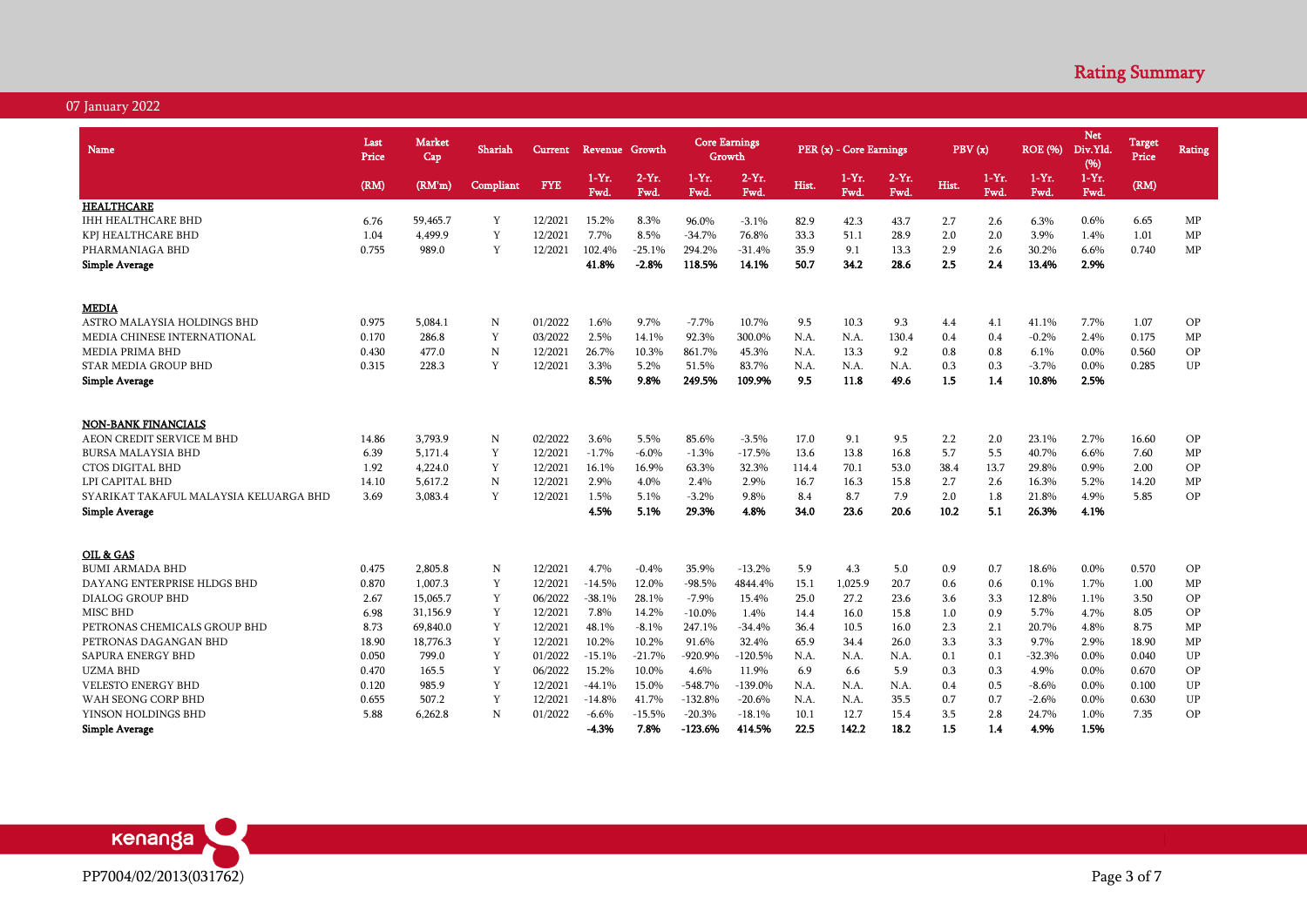| Name                                 | Last<br>Price | Market<br>Cap | Shariah     | <b>Current</b> | Revenue Growth  |                  | <b>Core Earnings</b> | Growth               |              | PER (x) - Core Earnings |                 | PBV(x)     |                  | <b>ROE</b> (%)   | <b>Net</b><br>Div.Yld.<br>(%) | <b>Target</b><br>Price | Rating |
|--------------------------------------|---------------|---------------|-------------|----------------|-----------------|------------------|----------------------|----------------------|--------------|-------------------------|-----------------|------------|------------------|------------------|-------------------------------|------------------------|--------|
|                                      | (RM)          | (RM'm)        | Compliant   | <b>FYE</b>     | $1-Yr.$<br>Fwd. | $2-Yr$ .<br>Fwd. | $1-Yr$ .<br>Fwd.     | $2-Yr.$<br>Fwd.      | Hist.        | $1-Yr.$<br>Fwd.         | $2-Yr.$<br>Fwd. | Hist.      | $1-Yr$ .<br>Fwd. | $1-Yr$ .<br>Fwd. | $1-Yr$ .<br>Fwd.              | (RM)                   |        |
| PACKAGING MANUFACTURERS              |               |               |             |                |                 |                  |                      |                      |              |                         |                 |            |                  |                  |                               |                        |        |
| <b>BP PLASTICS HOLDINGS BHD</b>      | 1.57          | 441.9         | Y           | 12/2021        | 39.8%           | 10.0%            | 56.4%                | 15.0%                | 10.0         | 6.4                     | 5.6             | 1.4        | 1.3              | 21.0%            | 7.0%                          | 2.22                   | OP     |
| <b>SCGM BHD</b>                      | 2.34          | 450.6         | Y           | 04/2022        | 15.1%           | 16.0%            | 7.9%                 | 11.4%                | 13.2         | 12.3                    | 11.0            | 2.4        | 2.1              | 18.2%            | 3.2%                          | 2.80                   | OP     |
| <b>SCIENTEX BHD</b>                  | 4.82          | 7.475.8       | Y           | 07/2022        | 16.5%           | 10.4%            | 13.0%                | 15.5%                | 16.8         | 14.9                    | 12.9            | 2.6        | 2.3              | 16.4%            | 2.0%                          | 4.42                   | MP     |
| SLP RESOURCES BHD                    | 0.930         | 294.8         | Y           | 12/2021        | 15.5%           | 9.1%             | 20.5%                | 16.0%                | 18.3         | 15.2                    | 13.1            | 1.6        | 1.6              | 10.6%            | 5.9%                          | 1.18                   | OP     |
| THONG GUAN INDUSTRIES BHD            | 2.75          | 1,056.9       | Y           | 12/2021        | 19.6%           | 6.6%             | 25.0%                | 5.5%                 | 13.7         | 11.0                    | 10.5            | 1.6        | 1.4              | 14.2%            | 1.6%                          | 3.68                   | OP     |
| TOMYPAK HOLDINGS BHD                 | 0.415         | 178.9         | Y           | 12/2021        | 6.9%            | 4.7%             | $-460.0\%$           | 733.3%               | 1,789.1      | N.A.                    | 59.6            | 1.0        | 0.9              | $-0.2%$          | 0.0%                          | 0.485                  | MP     |
| <b>Simple Average</b>                |               |               |             |                | 18.9%           | 9.5%             | $-56.2%$             | 132.8%               | 310.2        | 12.0                    | 18.8            | 1.8        | 1.6              | 13.4%            | 3.30%                         |                        |        |
| <b>PLANTATION</b>                    |               |               |             |                |                 |                  |                      |                      |              |                         |                 |            |                  |                  |                               |                        |        |
| <b>FGV HOLDINGS BHD</b>              | 1.50          | 5,472.2       | Y           | 12/2021        | 19.4%           | $-4.5%$          | 109.8%               | $-31.1%$             | 22.2         | 10.6                    | 15.3            | 1.3        | 1.2              | 11.9%            | 5.7%                          | 1.55                   | MP     |
| <b>GENTING PLANTATIONS BHD</b>       | 6.73          | 6,038.1       | Y           | 12/2021        | 23.2%           | $-9.2%$          | 73.7%                | $-11.9%$             | 25.3         | 14.6                    | 16.5            | 1.2        | 1.2              | 8.3%             | 4.3%                          | 8.40                   | OP     |
| <b>HAP SENG PLANTATIONS HOLDINGS</b> | 2.07          | 1.655.3       | Y           | 12/2021        | 60.8%           | $-20.6%$         | 174.2%               | $-36.2%$             | 23.9         | 8.7                     | 13.6            |            | 0.9              | 10.8%            | 6.8%                          | 2.30                   | OP     |
| <b>IOI CORP BHD</b>                  |               | 23,298.6      | Y           | 06/2022        | 13.5%           | $-8.4%$          |                      |                      |              |                         |                 | 1.0<br>2.3 | 2.2              | 12.4%            | 2.5%                          | 4.05                   | MP     |
| KUALA LUMPUR KEPONG BHD              | 3.75          | 23,390.1      | Y           | 09/2022        | 16.3%           | $-6.2%$          | 20.6%                | $-14.1%$<br>$-12.8%$ | 27.9<br>13.9 | 18.1                    | 21.1<br>17.7    |            | 1.9              | 16.0%            | 2.5%                          | 30.00                  | OP     |
|                                      | 21.70         |               |             |                | 18.4%           |                  | 20.1%                |                      |              | 16.4                    |                 | 2.0        |                  |                  |                               |                        |        |
| PPB GROUP BHD                        | 16.38         | 23,302.2      | Y           | 12/2021        |                 | 11.1%            | 3.7%                 | 5.2%                 | 17.8         | 17.2                    | 16.3            | 1.0        | 1.0              | 6.1%             | 2.4%                          | 18.90                  | MP     |
| SIME DARBY PLANTATION BHD            | 3.79          | 26,210.6      | Y           | 12/2021        | 39.5%           | $-8.0\%$         | 194.3%               | $-35.7%$             | 31.5         | 10.7                    | 16.7            | 1.9        | 1.8              | 17.2%            | 5.5%                          | 4.10                   | MP     |
| TA ANN HOLDINGS BHD                  | 3.40          | 1,497.6       | Y           | 12/2021        | 44.8%           | $-19.0%$         | 305.5%               | $-42.9%$             | 23.6         | 5.8                     | 10.2            | 1.1        | 1.0              | 17.4%            | 8.8%                          | 3.25                   | MP     |
| <b>TSH RESOURCES BHD</b>             | 1.11          | 1,532.0       | Y           | 12/2021        | 80.6%           | $-18.9%$         | 162.0%               | $-46.4%$             | 21.3         | 8.1                     | 15.1            | 1.0        | 0.9              | 12.4%            | 3.6%                          | 1.17                   | MP     |
| UNITED MALACCA BHD                   | 5.18          | 1,086.6       | Y           | 04/2022        | 20.4%           | $-5.6%$          | 219.7%               | $-36.5%$             | 38.3         | 17.2                    | 23.2            | 0.8        | 0.8              | 7.4%             | 2.9%                          | 5.40                   | MP     |
| <b>Simple Average</b>                |               |               |             |                | 33.7%           | $-8.9%$          | 128.4%               | $-26.2%$             | 27.7         | 10.4                    | 16.2            | 1.0        | 0.9              | 12.0%            | 5.1%                          |                        |        |
| <b>PROPERTY</b>                      |               |               |             |                |                 |                  |                      |                      |              |                         |                 |            |                  |                  |                               |                        |        |
| ECO WORLD DEVELOPMENT GROUP          | 0.895         | 2,635.2       | Y           | 10/2022        | 17.1%           | $-2.2%$          | $-1.3%$              | $-0.2%$              | 11.2         | 11.2                    | 9.9             | 0.6        | 0.6              | 4.9%             | 4.5%                          | 0.850                  | MP     |
| <b>IOI PROPERTIES GROUP BHD</b>      | 1.07          | 5,891.6       | Y           | 06/2022        | $-18.2%$        | 9.5%             | 1.4%                 | 11.3%                | 9.4          | 9.2                     | 8.3             | 0.3        | 0.3              | 3.4%             | 2.6%                          | 1.32                   | OP     |
| <b>MAH SING GROUP BHD</b>            | 0.700         | 1.699.4       | Y           | 12/2021        | 8.6%            | 23.0%            | 69.8%                | 18.7%                | 50.0         | 18.4                    | 15.6            | 0.5        | 0.5              | 3.1%             | 4.3%                          | 0.750                  | MP     |
| MALAYSIAN RESOURCES CORP BHD         | 0.365         | 1,630.6       | $\mathbf Y$ | 12/2021        | $-31.8%$        | 255.8%           | $-9462.5%$           | $-62.8%$             | N.A.         | N.A.                    | 60.8            | 0.3        | 0.3              | $-1.6%$          | 2.7%                          | 0.345                  | MP     |
| SIME DARBY PROPERTY BHD              | 0.625         | 4,250.5       | Y           | 12/2021        | 1.9%            | 11.4%            | 11.9%                | 119.3%               | 29.8         | 27.2                    | 12.3            | 0.5        | 0.5              | 1.7%             | 2.1%                          | 0.735                  | OP     |
| <b>SP SETIA BHD</b>                  | 1.27          | 5,166.3       | Y           | 12/2021        | 7.5%            | 6.7%             | 141.2%               | 291.3%               | 141.1        | 41.0                    | 10.2            | 0.4        | 0.4              | 0.9%             | 3.0%                          | 1.19                   | UP     |
| <b>SUNWAY BHD</b>                    | 1.71          | 8,360.3       | Y           | 12/2021        | 22.5%           | 17.4%            | $-20.6%$             | 65.6%                | 27.6         | 34.9                    | 21.1            | 0.9        | 0.9              | 3.0%             | 1.2%                          | 2.05                   | OP     |
| <b>UEM SUNRISE BHD</b>               | 0.330         | 1,669.3       | Y           | 12/2021        | $-17.9%$        | 46.6%            | $-150.4%$            | $-18.8%$             | N.A.         | N.A.                    | 31.7            | 0.2        | 0.2              | $-0.9%$          | 0.0%                          | 0.400                  | OP     |
| <b>UOA DEVELOPMENT BHD</b>           | 1.68          | 3,908.5       | Y           | 12/2021        | $-51.2%$        | 20.1%            | $-53.9%$             | 31.2%                | 11.2         | 12.0                    | 11.2            | 0.7        | 0.7              | 3.0%             | 7.7%                          | 1.76                   | MP     |
| <b>Simple Average</b>                |               |               |             |                | $-6.8%$         | 43.1%            | $-1051.6%$           | 50.6%                | 40.0         | 22.0                    | 20.1            | 0.5        | 0.5              | 1.9%             | 3.1%                          |                        |        |

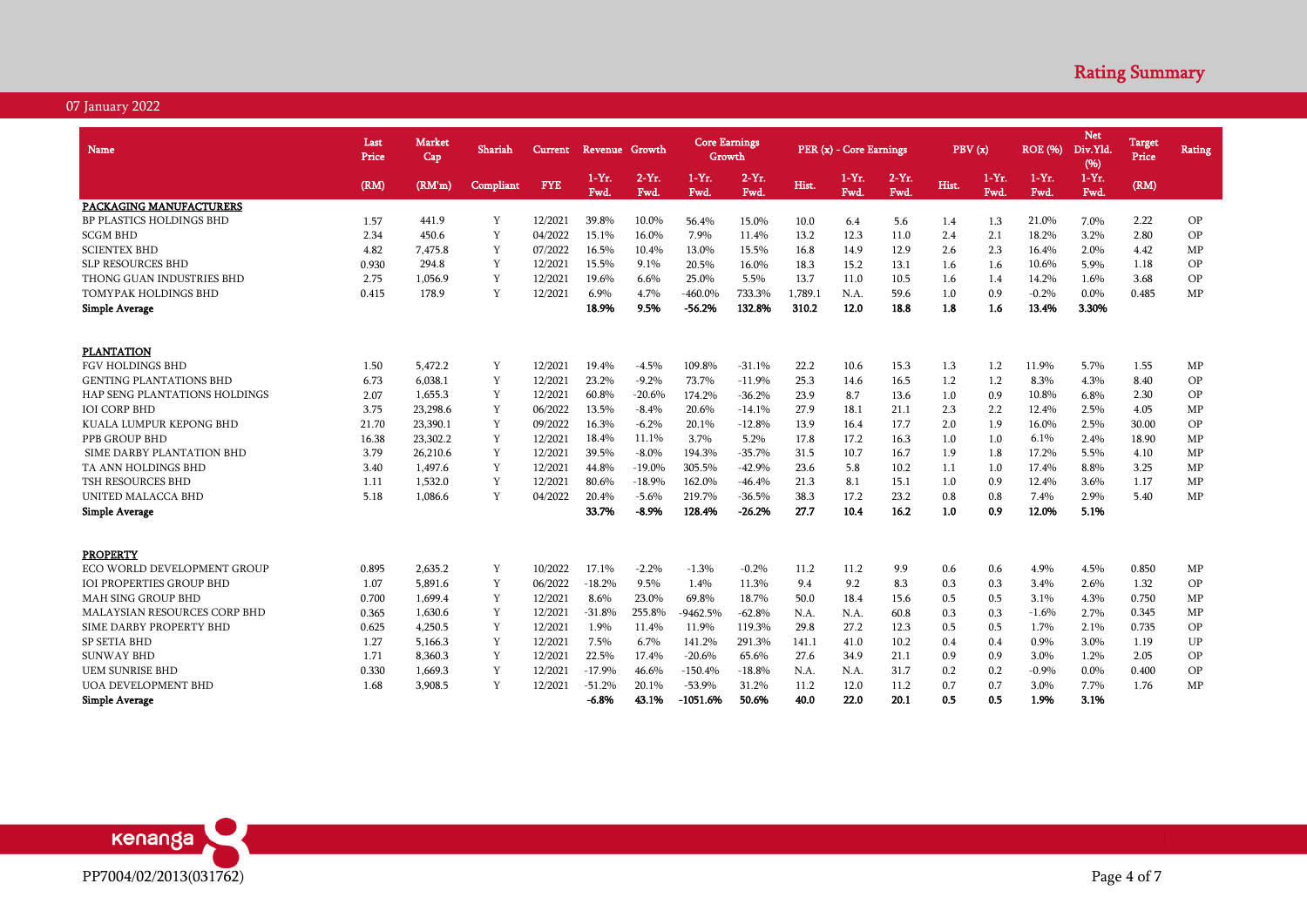| <b>Name</b>                      | Last<br>Price | Market<br>Cap | Shariah   | Current    | Revenue Growth |                  | <b>Core Earnings</b><br>Growth |                  |       | PER (x) - Core Earnings |                 | PBV(x) |                 | <b>ROE</b> (%)   | <b>Net</b><br>Div.Yld.<br>(%) | Target<br>Price | Rating    |
|----------------------------------|---------------|---------------|-----------|------------|----------------|------------------|--------------------------------|------------------|-------|-------------------------|-----------------|--------|-----------------|------------------|-------------------------------|-----------------|-----------|
|                                  | (RM)          | (RM'm)        | Compliant | <b>FYE</b> | $1-Yr.$<br>Fwd | $2-Yr$ .<br>Fwd. | $1-Yr$ .<br>Fwd.               | $2-Yr$ .<br>Fwd. | Hist. | $1-Yr.$<br>Fwd.         | $2-Yr.$<br>Fwd. | Hist.  | $1-Yr.$<br>Fwd. | $1-Yr$ .<br>Fwd. | $1-Yr$ .<br>Fwd.              | (RM)            |           |
| <b>REITS</b>                     |               |               |           |            |                |                  |                                |                  |       |                         |                 |        |                 |                  |                               |                 |           |
| <b>AXIS REIT</b>                 | 1.90          | 3,105.6       | Y         | 12/2021    | 3.6%           | 2.5%             | 11.9%                          | 1.6%             | 21.1  | 19.0                    | 19.0            | 1.5    | 1.5             | 6.2%             | 4.6%                          | 2.15            | OP        |
| CAPITALAND MALAYSIA MALL TRUST   | 0.580         | 1,230.0       | N         | 12/2021    | $-12.0%$       | 42.3%            | $-33.9%$                       | 141.6%           | 19.3  | 29.0                    | 11.6            | 0.5    | 0.5             | 2.6%             | 2.9%                          | 0.580           | MP        |
| <b>IGB REIT</b>                  | 1.61          | 5,750.7       | N         | 12/2021    | 12.6%          | 1.8%             | $-12.0%$                       | 40.7%            | 23.0  | 26.8                    | 20.1            | 1.5    | 1.5             | 6.2%             | 3.4%                          | 1.70            | OP        |
| KLCCP STAPLED GROUP              | 6.54          | 11,806.9      | Y         | 12/2021    | $-4.4%$        | 17.4%            | $-1.0%$                        | 20.6%            | 21.8  | 21.8                    | 18.2            | 0.9    | 0.9             | 5.4%             | 4.1%                          | 7.35            | OP        |
| <b>SENTRAL REIT</b>              | 0.910         | 975.3         | N         | 12/2021    | 3.0%           | 2.6%             | 1.0%                           | 0.7%             | 11.4  | 11.4                    | 11.4            | 0.7    | 0.7             | 5.3%             | 7.1%                          | 0.935           | OP        |
| <b>PAVILION REIT</b>             | 1.25          | 3,812.6       | N         | 12/2021    | 9.1%           | 10.4%            | $-6.3%$                        | 83.2%            | 31.3  | 31.3                    | 17.9            | 1.0    | 1.0             | 2.5%             | 2.8%                          | 1.30            | MP        |
| <b>SUNWAY REIT</b>               | 1.41          | 4,829.0       | N         | 12/2021    | 7.6%           | 5.0%             | $-21.3%$                       | 21.7%            | 17.6  | 28.2                    | 17.6            | 0.9    | 0.9             | 5.4%             | 3.1%                          | 1.35            | MP        |
| <b>Simple Average</b>            |               |               |           |            | 2.8%           | 11.7%            | $-8.8%$                        | 44.3%            | 20.8  | 23.9                    | 16.5            | 1.0    | 1.0             | 4.8%             | 4.0%                          |                 |           |
| <b>RUBBER GLOVES</b>             |               |               |           |            |                |                  |                                |                  |       |                         |                 |        |                 |                  |                               |                 |           |
| <b>HARTALEGA HOLDINGS BHD</b>    | 5.74          | 19,616.2      | Y         | 03/2022    | 45.4%          | $-49.5%$         | 29.1%                          | $-79.6%$         | 6.8   | 5.2                     | 25.7            | 3.9    | 3.0             | 65.1%            | 11.5%                         | 7.50            | OP        |
| KOSSAN RUBBER INDUSTRIES         | 1.94          | 4,950.1       | Y         | 12/2021    | 91.0%          | $-56.5%$         | 185.6%                         | $-88.4%$         | 4.6   | 1.6                     | 13.8            | 2.1    | 1.1             | 90.6%            | 20.6%                         | 1.80            | MP        |
| SUPERMAX CORP BHD                | 1.50          | 4.057.3       | Y         | 06/2022    | $-40.1%$       | $-34.4%$         | $-68.9%$                       | $-72.2%$         | 1.1   | 3.4                     | 12.4            | 0.9    | 0.7             | 23.0%            | 9.3%                          | 1.45            | MP        |
| TOP GLOVE CORP BHD               | 2.44          | 19,537.3      | Y         | 08/2022    | $-45.9%$       | 0.9%             | $-88.3%$                       | $-0.2%$          | 2.5   | 21.6                    | 21.7            | 3.3    | 3.3             | 15.4%            | 2.3%                          | 2.05            | MP        |
| <b>Simple Average</b>            |               |               |           |            | 12.6%          | $-34.9%$         | 14.4%                          | $-60.1%$         | 3.7   | 8.0                     | 18.4            | 2.5    | 2.1             | 48.5%            | 10.9%                         |                 |           |
|                                  |               |               |           |            |                |                  |                                |                  |       |                         |                 |        |                 |                  |                               |                 |           |
| <b>SIN</b>                       |               |               |           |            |                |                  |                                |                  |       |                         |                 |        |                 |                  |                               |                 |           |
| BRITISH AMERICAN TOBACCO (M) BHD | 13.96         | 3,986.0       | N         | 12/2021    | 5.4%           | 1.6%             | 6.4%                           | 2.2%             | 15.3  | 14.4                    | 14.1            | 9.2    | 8.8             | 62.5%            | 6.5%                          | 16.70           | OP        |
| CARLSBERG BREWERY MALAYSIA BHD   | 20.72         | 6.335.1       | N         | 12/2021    | $-1.6%$        | 19.9%            | 18.4%                          | 32.9%            | 36.1  | 30.5                    | 22.9            | 32.5   | 25.2            | 96.1%            | 2.4%                          | 23.10           | MP        |
| HEINEKEN MALAYSIA BHD            | 21.86         | 6,603.9       | N         | 12/2021    | 3.0%           | 17.2%            | 32.8%                          | 15.9%            | 37.7  | 28.3                    | 24.5            | 16.8   | 16.5            | 58.6%            | 3.4%                          | 23.60           | MP        |
| <b>Simple Average</b>            |               |               |           |            | 2.3%           | 12.9%            | 19.2%                          | 17.0%            | 29.7  | 24.4                    | 20.5            | 19.5   | 16.8            | 72.4%            | 4.1%                          |                 |           |
| <b>TELECOMMUNICATION</b>         |               |               |           |            |                |                  |                                |                  |       |                         |                 |        |                 |                  |                               |                 |           |
| <b>AXIATA GROUP BHD</b>          | 3.86          | 35,415.4      | Y         | 12/2021    | 4.5%           | 5.9%             | 39.7%                          | 6.6%             | 40.9  | 29.3                    | 27.5            | 1.5    | 1.4             | 6.9%             | 2.3%                          | 4.30            | <b>OP</b> |
| DIGI.COM BHD                     | 3.97          | 30,866.8      | Y         | 12/2021    | 2.5%           | 1.6%             | $-4.9%$                        | $-8.1%$          | 25.1  | 26.4                    | 28.7            | 50.9   | 50.0            | 191.4%           | 3.8%                          | 3.80            | MP        |
| <b>MAXIS BHD</b>                 | 4.41          | 34,513.9      | Y         | 12/2021    | 2.7%           | 3.5%             | 0.6%                           | $-6.6%$          | 24.3  | 24.2                    | 25.9            | 4.9    | 4.8             | 20.0%            | 3.6%                          | 4.00            | MP        |
| <b>OCK GROUP BHD</b>             | 0.470         | 495.6         | Y         | 12/2021    | 5.0%           | 4.1%             | $-12.6%$                       | 39.0%            | 19.0  | 21.7                    | 15.6            | 0.8    | 0.7             | 4.4%             | 0.0%                          | 0.500           | MP        |
| TELEKOM MALAYSIA BHD             | 5.41          | 20,415.7      | Y         | 12/2021    | 4.4%           | 5.4%             | 10.0%                          | 4.6%             | 20.6  | 18.7                    | 17.9            | 2.9    | 2.8             | 15.4%            | 3.0%                          | 7.00            | <b>OP</b> |
| <b>Simple Average</b>            |               |               |           |            | 3.8%           | 4.1%             | 6.6%                           | 7.1%             | 26.0  | 24.1                    | 23.1            | 12.2   | 11.9            | 47.6%            | 2.5%                          |                 |           |

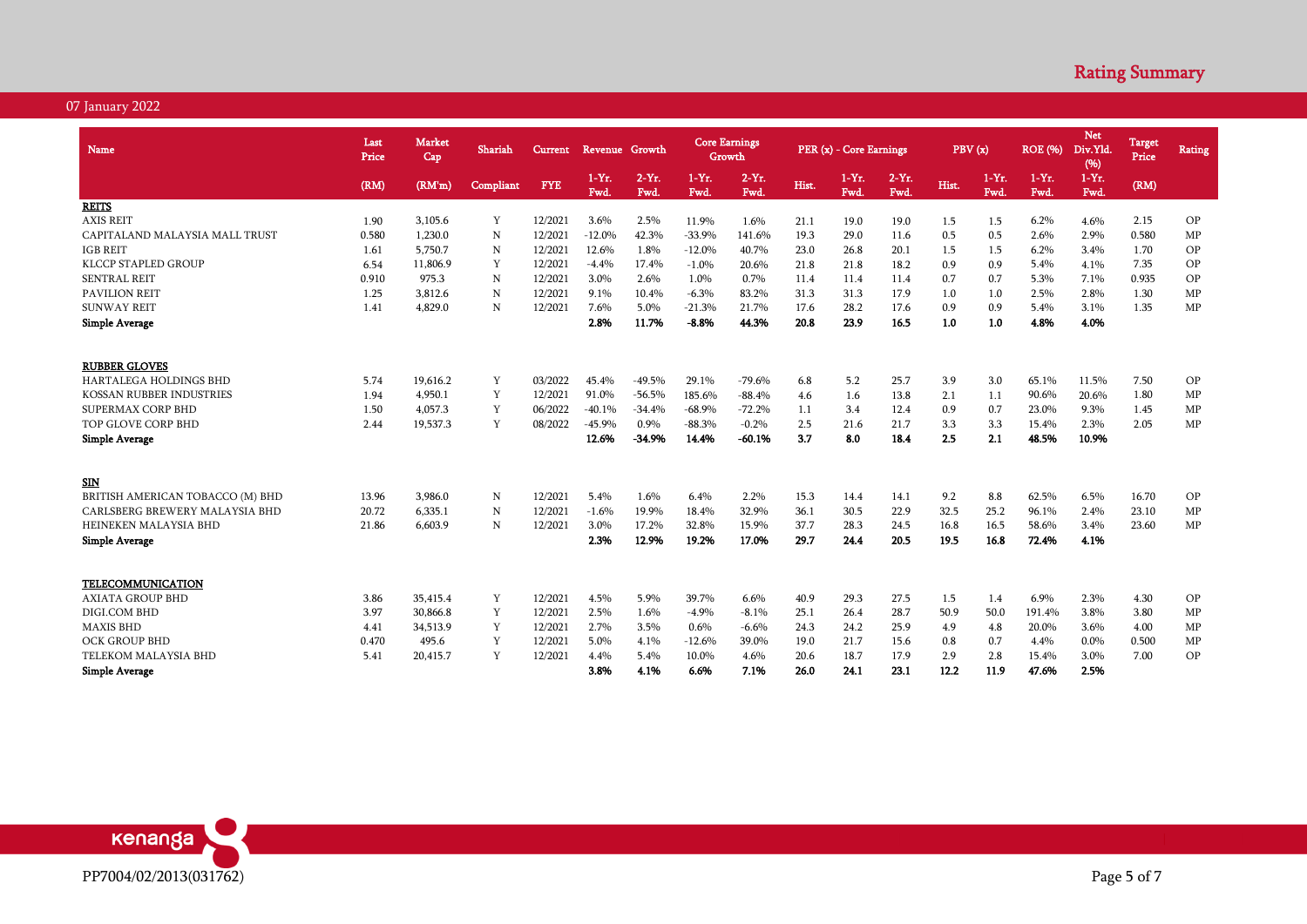| Name                                                                                                                                                                                              | Last<br>Price                           | <b>Market</b><br>Cap                              | Shariah                         | Current                                             | Revenue Growth                                        |                                                   | <b>Core Earnings</b><br>Growth                                  |                                                              |                                             | PER (x) - Core Earnings                     |                                            | PBV(x)                                   |                                          | <b>ROE</b> (%)                                            | <b>Net</b><br>Div.Yld<br>(96)                | <b>Target</b><br>Price                  | <b>Rating</b>              |
|---------------------------------------------------------------------------------------------------------------------------------------------------------------------------------------------------|-----------------------------------------|---------------------------------------------------|---------------------------------|-----------------------------------------------------|-------------------------------------------------------|---------------------------------------------------|-----------------------------------------------------------------|--------------------------------------------------------------|---------------------------------------------|---------------------------------------------|--------------------------------------------|------------------------------------------|------------------------------------------|-----------------------------------------------------------|----------------------------------------------|-----------------------------------------|----------------------------|
|                                                                                                                                                                                                   | (RM)                                    | (RM'm)                                            | Compliant                       | <b>FYE</b>                                          | $1-Yr.$<br>Fwd.                                       | $2-Yr.$<br>Fwd.                                   | $1-Yr.$<br>Fwd.                                                 | $2-Yr$ .<br>Fwd.                                             | Hist.                                       | $1-Yr.$<br>Fwd.                             | $2-Yr.$<br>Fwd.                            | Hist.                                    | $1-Yr.$<br>Fwd.                          | $1-Yr.$<br>Fwd.                                           | $1-Yr.$<br>Fwd.                              | (RM)                                    |                            |
| <b>TECHNOLOGY</b>                                                                                                                                                                                 |                                         |                                                   |                                 |                                                     |                                                       |                                                   |                                                                 |                                                              |                                             |                                             |                                            |                                          |                                          |                                                           |                                              |                                         |                            |
| D&O GREEN TECHNOLOGIES BHD                                                                                                                                                                        | 5.81                                    | 7.187.8                                           | Y                               | 12/2021                                             | 48.9%                                                 | 26.4%                                             | 123.1%                                                          | 33.9%                                                        | 140.3                                       | 62.8                                        | 46.9                                       | 15.5                                     | 13.3                                     | 22.8%                                                     | 0.3%                                         | 6.60                                    | OP                         |
| <b>GHL SYSTEMS BHD</b>                                                                                                                                                                            | 1.75                                    | 1,997.6                                           | Y                               | 12/2021                                             | 4.3%                                                  | 36.3%                                             | $-10.4%$                                                        | 71.5%                                                        | 64.6                                        | 72.3                                        | 42.1                                       | 4.1                                      | 3.9                                      | 5.6%                                                      | 0.0%                                         | 2.30                                    | OP                         |
| <b>INARI AMERTRON BHD</b>                                                                                                                                                                         | 3.92                                    | 14,513.2                                          | Y                               | 06/2022                                             | 22.5%                                                 | 14.6%                                             | 19.2%                                                           | 14.7%                                                        | 39.2                                        | 32.9                                        | 28.7                                       | 9.4                                      | 8.7                                      | 27.5%                                                     | 2.1%                                         | 4.80                                    | OP                         |
| <b>IHM CONSOLIDATION BHD</b>                                                                                                                                                                      | 1.82                                    | 1.014.8                                           | Y                               | 12/2021                                             | 11.7%                                                 | 17.7%                                             | $-5.3%$                                                         | 63.1%                                                        | 41.3                                        | 43.5                                        | 26.6                                       | 4.6                                      | 4.1                                      | 10.0%                                                     | 0.2%                                         | 1.80                                    | MP                         |
| <b>KELINGTON GROUP BHD</b>                                                                                                                                                                        | 1.77                                    | 1,138.1                                           | Y                               | 12/2021                                             | 25.5%                                                 | 40.1%                                             | 84.6%                                                           | 45.5%                                                        | 64.1                                        | 34.7                                        | 23.8                                       | 6.7                                      | 5.8                                      | 17.9%                                                     | 0.7%                                         | 2.50                                    | OP                         |
| <b>KESM INDUSTRIES BHD</b>                                                                                                                                                                        | 12.56                                   | 540.3                                             | Y                               | 07/2022                                             | 4.9%                                                  | 6.3%                                              | 250.0%                                                          | 50.0%                                                        | 134.9                                       | 38.5                                        | 25.7                                       | 1.5                                      | 1.4                                      | 3.8%                                                      | 0.7%                                         | 11.40                                   | MP                         |
| MALAYSIAN PACIFIC INDUSTRIES                                                                                                                                                                      | 49.04                                   | 9,753.9                                           | Y                               | 06/2022                                             | 10.0%                                                 | 10.0%                                             | 11.3%                                                           | 10.1%                                                        | 35.7                                        | 32.1                                        | 29.2                                       | 5.7                                      | 5.0                                      | 16.6%                                                     | 0.6%                                         | 56.20                                   | OP                         |
| PIE INDUSTRIAL BHD                                                                                                                                                                                | 3.71                                    | 1,424.8                                           | Y                               | 12/2021                                             | 59.9%                                                 | 10.6%                                             | 30.9%                                                           | 30.7%                                                        | 31.2                                        | 23.8                                        | 18.3                                       | 3.0                                      | 2.7                                      | 12.0%                                                     | 1.9%                                         | 4.30                                    | OP                         |
| <b>SKP RESOURCES BHD</b>                                                                                                                                                                          | 1.76                                    | 2,749.8                                           | Y                               | 03/2022                                             | 12.3%                                                 | 12.4%                                             | 21.8%                                                           | 12.4%                                                        | 20.7                                        | 16.9                                        | 15.0                                       | 3.9                                      | 3.5                                      | 21.7%                                                     | 3.0%                                         | 2.60                                    | OP                         |
| UNISEM (M) BHD                                                                                                                                                                                    | 4.05                                    | 6,533.0                                           | Y                               | 12/2021                                             | 20.0%                                                 | 15.0%                                             | 47.5%                                                           | 21.0%                                                        | 45.8                                        | 31.0                                        | 25.6                                       | 3.7                                      | 3.5                                      | 11.5%                                                     | 1.5%                                         | 4.90                                    | OP                         |
| <b>Simple Average</b>                                                                                                                                                                             |                                         |                                                   |                                 |                                                     | 22.0%                                                 | 18.9%                                             | 57.3%                                                           | 35.3%                                                        | 61.8                                        | 38.9                                        | 28.2                                       | 5.8                                      | 5.2                                      | 14.9%                                                     | 1.1%                                         |                                         |                            |
| <b>TRANSPORT &amp; LOGISTICS</b><br>AIRASIA GROUP BHD<br><b>MALAYSIA AIRPORTS HLDGS BHD</b><br>PERAK TRANSIT BERHAD<br>POS MALAYSIA BHD<br><b>WESTPORTS HOLDINGS BHD</b><br><b>Simple Average</b> | 0.815<br>6.07<br>0.625<br>0.670<br>3.90 | 4,235.9<br>10.071.3<br>396.7<br>524.5<br>13,299.0 | Y<br>$\mathbf N$<br>Y<br>Y<br>Y | 12/2021<br>12/2021<br>12/2021<br>12/2021<br>12/2021 | 67.1%<br>5.2%<br>13.9%<br>$-3.1%$<br>$-9.8%$<br>14.7% | 136.2%<br>165.6%<br>4.6%<br>3.5%<br>5.6%<br>63.1% | $-151.9%$<br>$-233.2%$<br>25.4%<br>$-262.8%$<br>3.6%<br>-123.8% | $-89.2%$<br>$-38.5%$<br>3.4%<br>$-72.8%$<br>3.4%<br>$-38.7%$ | N.A.<br>N.A.<br>9.5<br>N.A.<br>20.5<br>15.0 | N.A.<br>N.A.<br>7.6<br>N.A.<br>19.8<br>13.7 | 12.2<br>20.0<br>7.3<br>9.3<br>19.2<br>13.6 | (2.2)<br>1.2<br>0.8<br>0.4<br>4.7<br>1.0 | (1.1)<br>1.3<br>0.8<br>0.4<br>4.4<br>1.2 | 116.5%<br>$-10.5%$<br>10.7%<br>$-16.7%$<br>23.0%<br>24.6% | 0.0%<br>0.0%<br>5.1%<br>6.0%<br>3.8%<br>3.0% | 0.700<br>7.00<br>0.850<br>0.720<br>3.95 | UP<br>OP<br>OP<br>OP<br>MP |
| <b>UTILITIES</b>                                                                                                                                                                                  |                                         |                                                   |                                 |                                                     |                                                       |                                                   |                                                                 |                                                              |                                             |                                             |                                            |                                          |                                          |                                                           |                                              |                                         |                            |
| <b>GAS MALAYSIA BHD</b>                                                                                                                                                                           | 2.68                                    | 3,441.1                                           | Y                               | 12/2021                                             | $-11.9%$                                              | 8.6%                                              | 7.8%                                                            | $-7.7%$                                                      | 15.4                                        | 14.3                                        | 15.5                                       | 3.2                                      | 3.1                                      | 22.0%                                                     | 6.3%                                         | 3.00                                    | OP                         |
| <b>MALAKOFF CORP BHD</b>                                                                                                                                                                          | 0.750                                   | 3,665.2                                           | Y                               | 12/2021                                             | $-8.0\%$                                              | 0.4%                                              | 24.9%                                                           | $-4.9%$                                                      | 14.8                                        | 11.8                                        | 12.4                                       | 0.7                                      | 0.7                                      | 5.9%                                                      | 6.8%                                         | 1.01                                    | OP                         |
| PESTECH INTERNATIONAL BHD                                                                                                                                                                         | 0.785                                   | 747.5                                             | $\mathbf Y$                     | 06/2022                                             | 12.4%                                                 | 5.0%                                              | 4.7%                                                            | 14.9%                                                        | 10.4                                        | 9.9                                         | 8.6                                        | 1.3                                      | 1.1                                      | 12.3%                                                     | 0.0%                                         | 1.11                                    | OP                         |
| PETRONAS GAS BHD                                                                                                                                                                                  | 16.68                                   | 33,005.2                                          | Y                               | 12/2021                                             | 0.7%                                                  | 1.4%                                              | 3.5%                                                            | $-5.8%$                                                      | 16.5                                        | 15.9                                        | 16.9                                       | 2.6                                      | 2.5                                      | 16.2%                                                     | 5.3%                                         | 17.02                                   | MP                         |
| <b>TENAGA NASIONAL BHD</b>                                                                                                                                                                        | 9.04                                    | 51,763.9                                          | Y                               | 12/2021                                             | 14.6%                                                 | 1.0%                                              | 27.2%                                                           | 5.8%                                                         | 13.6                                        | 10.7                                        | 10.1                                       | 0.9                                      | 0.9                                      | 8.5%                                                      | 4.7%                                         | 11.41                                   | OP                         |
| YTL POWER INTERNATIONAL BHD                                                                                                                                                                       | 0.630                                   | 5,104.4                                           | $\mathbf N$                     | 06/2022                                             | $-4.8%$                                               | 1.6%                                              | $-15.7%$                                                        | 21.2%                                                        | 11.1                                        | 13.2                                        | 10.9                                       | 0.4                                      | 0.4                                      | 3.0%                                                      | 7.9%                                         | 0.890                                   | OP                         |
| <b>Simple Average</b>                                                                                                                                                                             |                                         |                                                   |                                 |                                                     | 0.5%                                                  | 3.0%                                              | 8.7%                                                            | 3.9%                                                         | 13.6                                        | 12.6                                        | 12.4                                       | 1.5                                      | 1.5                                      | 11.3%                                                     | 5.2%                                         |                                         |                            |
| <b>Kenanga Core Coverage</b><br><b>Simple Average</b>                                                                                                                                             | 1.533.36                                |                                                   |                                 |                                                     | 10.2%                                                 | 14.5%                                             | $-24.0%$                                                        | 139.9%                                                       | 41.7                                        | 29.5                                        | 20.1                                       | 4.1                                      | 3.6                                      | 18.9%                                                     | 5.6%                                         | 1.711.00                                |                            |

Source: Bloomberg, Kenanga Research

\*\*\* Shariah Compliant "Y" = Comply, "N" = Not known at this time

\*\* FBMKLCI 12-month Index Target